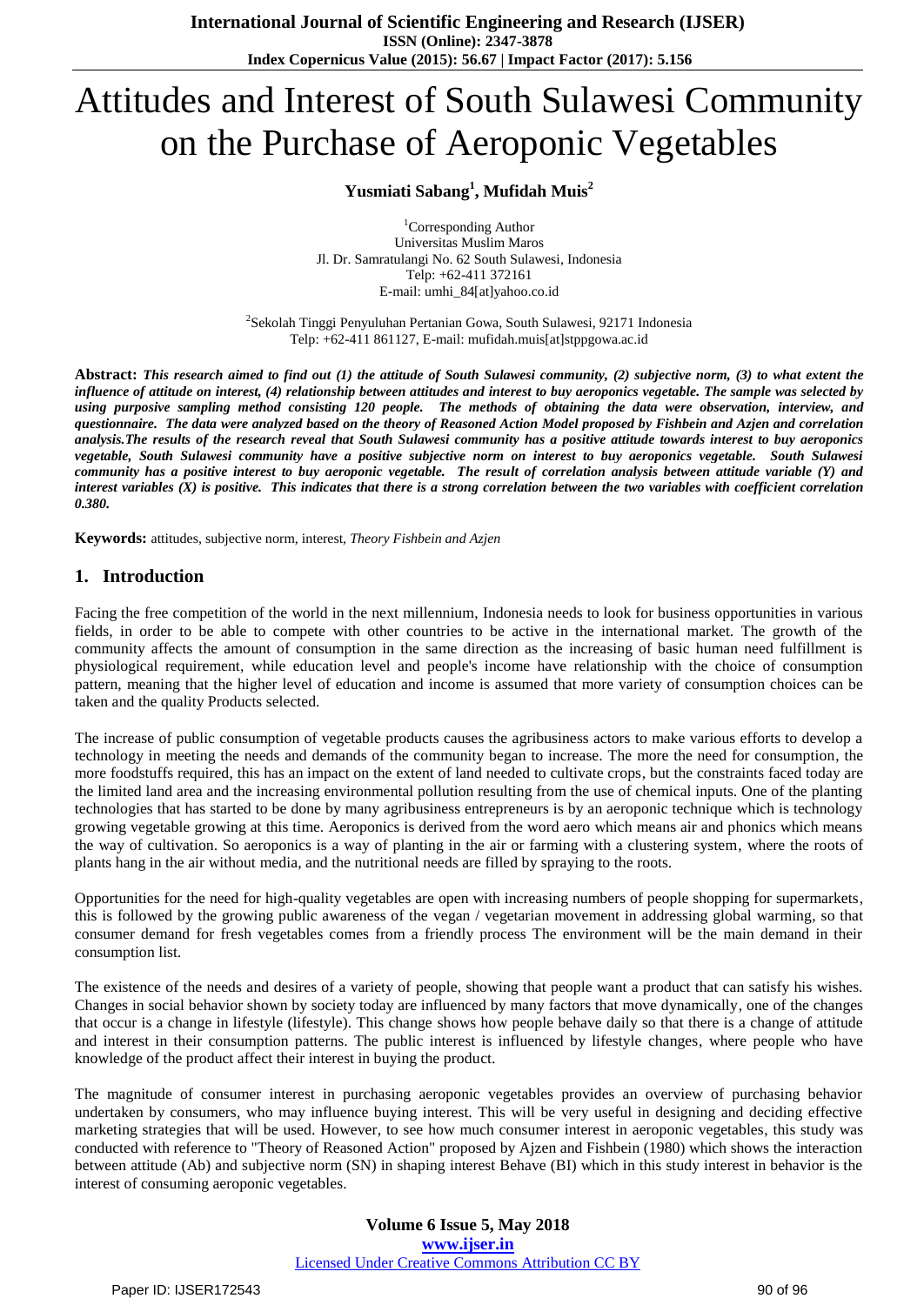# **2. Material and Methods**

This type of research is to use descriptive qualitative and quantitative survey approach. Qualitative descriptive outlines of an event and give an overview of the characteristics that are used for data collection. This study was conducted in July 2011 to October 2011, with locations in existing shopping centers in the South Sulawesi, PT Carrefour, Mall branch Panakukang Tbk, PT Hero Supermarket, Tbk Ratu Indah Mall branch and Gelael.Population in this research is that consumers who shop at the supermarket, lived and settled in South Sulawesi and learn about aeroponics vegetables.

This study is based on the Theory of Reasoned Action of Fishbein and Azjen (1980), with the identification of variables consists of beliefs (bi), evaluation (ie), attitude (Ab), normative beliefs (NBj), motivation (MCj), subjective norms (SN ) and interest behave (BI). Each variable was measured using a Likert scale with a level scale of 1 (not confident) to 5 (very confident). Data analysis is also based on the Theory of Reasoned Action. The formula used in the measurement of attitudes are:

 = (. ) = … … … … … … … … … … … … … … … … ()

where:

Ab: Consumer Attitudes toward aeroponics vegetables Bi: Confidence someone on certain attributes (attributes to-i) Ei: The evaluation of attribute i N: Number of convictions

Subjective norm used to measure the following formula

 = (. ) = … … … … … … … … … … … … … … … … ()

where:

SN: Subjective Norms consumer's opinion of referents NBj: Consumer Confidence subjective norm of the opinion referents MCJ: Motivation to accept the opinion of the referents M: The number of relevant referent group

As for the gauging interest behaves formula used is:

$$
B \sim BI = w_1 Ab + w_2 SN \dots (3)
$$

where:

B: Indicates specific behavior

BI: Consumer interest in behaving

Ab: Consumer Attitudes toward aeroponics vegetables

SN: Subjective Norms consumer's opinion of referents

w1w2: regression weights determined empirically

a ~: Indicates that the two variables, B, and BI can correspond

Furthermore, to interpret the results of the interval scale was used with the following formula:

## **Interval Scale** =  ${a(m-n)}/b$

where:

A: The number of attributes

m: Highest Score Possible

n: Lowest Score Possible

b: The number of the rating scale to be formed

# **3. Results and Discussion**

## **3.1. Characteristics of the respondents**

According to a questionnaire given to 120 respondents, so obtained data is shown below: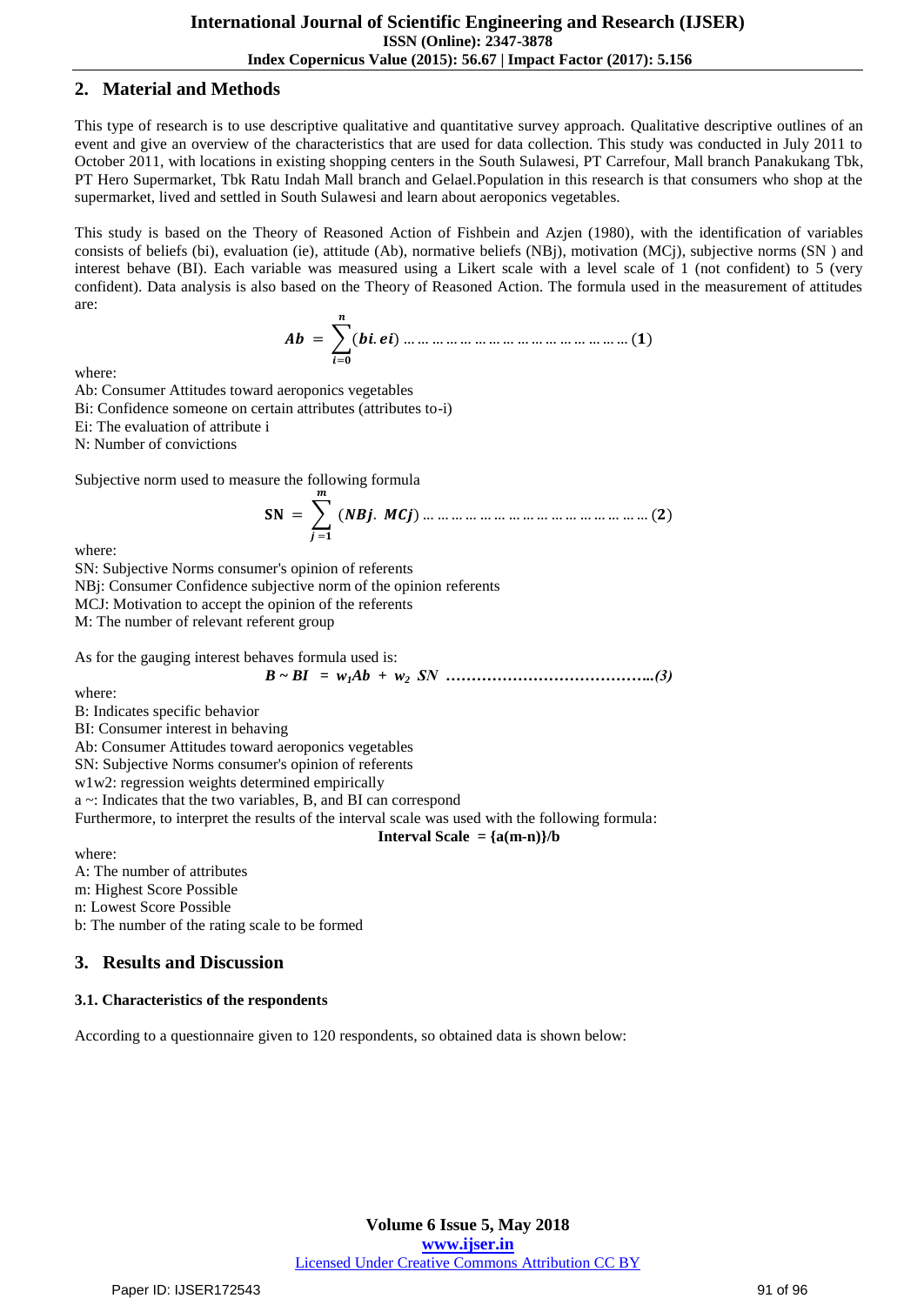#### 1. Respondent Age

From the questionnaire which has been spread, it obtains a percentage of respondents age that can be seen on the table :

| Age            | Number (People) | Percentage (%) |
|----------------|-----------------|----------------|
| $20 - 30$ year | 53              | 44.16          |
| $31 - 40$ year | 44              | 36.67          |
| $41 - 50$ year | 18              | 15             |
| $> 50$ year    |                 | 4.17           |
| Total          |                 | 100            |

Source: Processed Primary Data, 2011

#### 2. Respondent Education

| Table 2: Respondent Characteristic According to Education |                |  |  |  |  |
|-----------------------------------------------------------|----------------|--|--|--|--|
| <b>Number (People)</b>                                    | Percentage (%) |  |  |  |  |
|                                                           |                |  |  |  |  |
|                                                           |                |  |  |  |  |
| 19                                                        | 15.83          |  |  |  |  |
| 85                                                        | 70.83          |  |  |  |  |
| 16                                                        | 13.34          |  |  |  |  |
|                                                           |                |  |  |  |  |
| 120                                                       | 100            |  |  |  |  |
|                                                           |                |  |  |  |  |

Source: Processed Primary Data, 2011

#### 3. Respondent Occupation

| Table 3: Respondent Characteristics According to Occupation |                            |                |       |  |  |  |
|-------------------------------------------------------------|----------------------------|----------------|-------|--|--|--|
| Pendidikan                                                  | Jumlah (orang)             | Persentase (%) |       |  |  |  |
| Civil Servant                                               |                            | 49             | 40.83 |  |  |  |
| Private Employees                                           |                            | 57             | 47.5  |  |  |  |
|                                                             | <b>BUMN/BUMD Employees</b> | 8              | 6.67  |  |  |  |
| Student                                                     |                            |                |       |  |  |  |
| Others (Enterpreneur                                        |                            | 6              |       |  |  |  |
| Total                                                       |                            | 120            | 100   |  |  |  |
| Source: Processed Primary Data, 2011                        |                            |                |       |  |  |  |

# **4. Result**

## **1. Belief to aeroponic vegetable purchase (bi)**

According to result on appendix 2, an average of belief variables to the benefit of vegetable purchase that is obtained from 120 respondents showed on the table below:

|  |  | Table 4: Average and Categorization on Respondents Belief in Aeroponic vegetable purchase |
|--|--|-------------------------------------------------------------------------------------------|
|  |  |                                                                                           |

| Explanation            | .<br>b11          | $\overline{\phantom{a}}$<br>012 | $\cdot$<br>bi3 | b14    | .<br>bi. | $\cdot$ $\cdot$<br>b16 | .<br>bï. | Average bi |
|------------------------|-------------------|---------------------------------|----------------|--------|----------|------------------------|----------|------------|
| <b>Belief</b>          |                   | +.08                            |                |        | +.04     | $\overline{10}$<br>.   | 3.94     |            |
| Lategory               | strong            | strong                          | strong         | strong | strong   | strong                 | enough   | strong     |
| $\mathbf{r}$<br>$\sim$ | $\mathbf{\bar{}}$ | 0.011                           |                |        |          |                        |          |            |

Source: Processed Primary Data, 2011

According to Henerson scale shows that respondents have a strong belief to the purchase of aeroponics vegetables with average 4. It means the respondents believe the attributes in the product of aeroponics vegetable.

## **2. Evaluation to the purchase of aeroponic vegetable (ei)**

**Table 5:** Average and Categorization in the respondent evaluation in purchasing aeroponic vegetables

| Explanation      | Δ1<br>ᄖ | $\cdot$ $\sim$<br>Δ1<br>◡⊥∠ | $^{\circ}$<br>ີ | e14            | $\cdot$ $-$<br><u>оп</u> *<br>ັ້ | e16    | $\cdot$ $-$<br>ഹ<br>◡ェ | Average ei |
|------------------|---------|-----------------------------|-----------------|----------------|----------------------------------|--------|------------------------|------------|
| -<br>Evaluation  |         |                             | .04             | 3.QQ<br>ر ر. ب | 4.08                             | .      | -05<br><u>.</u>        | 4.01       |
| $\angle$ ategory | Strong  | Strong                      | Strong          | Enough         | Strong                           | Strong | Enough                 | Strong     |

## **Volume 6 Issue 5, May 2018 <www.ijser.in>** [Licensed Under Creative Commons Attribution CC BY](http://creativecommons.org/licenses/by/4.0/)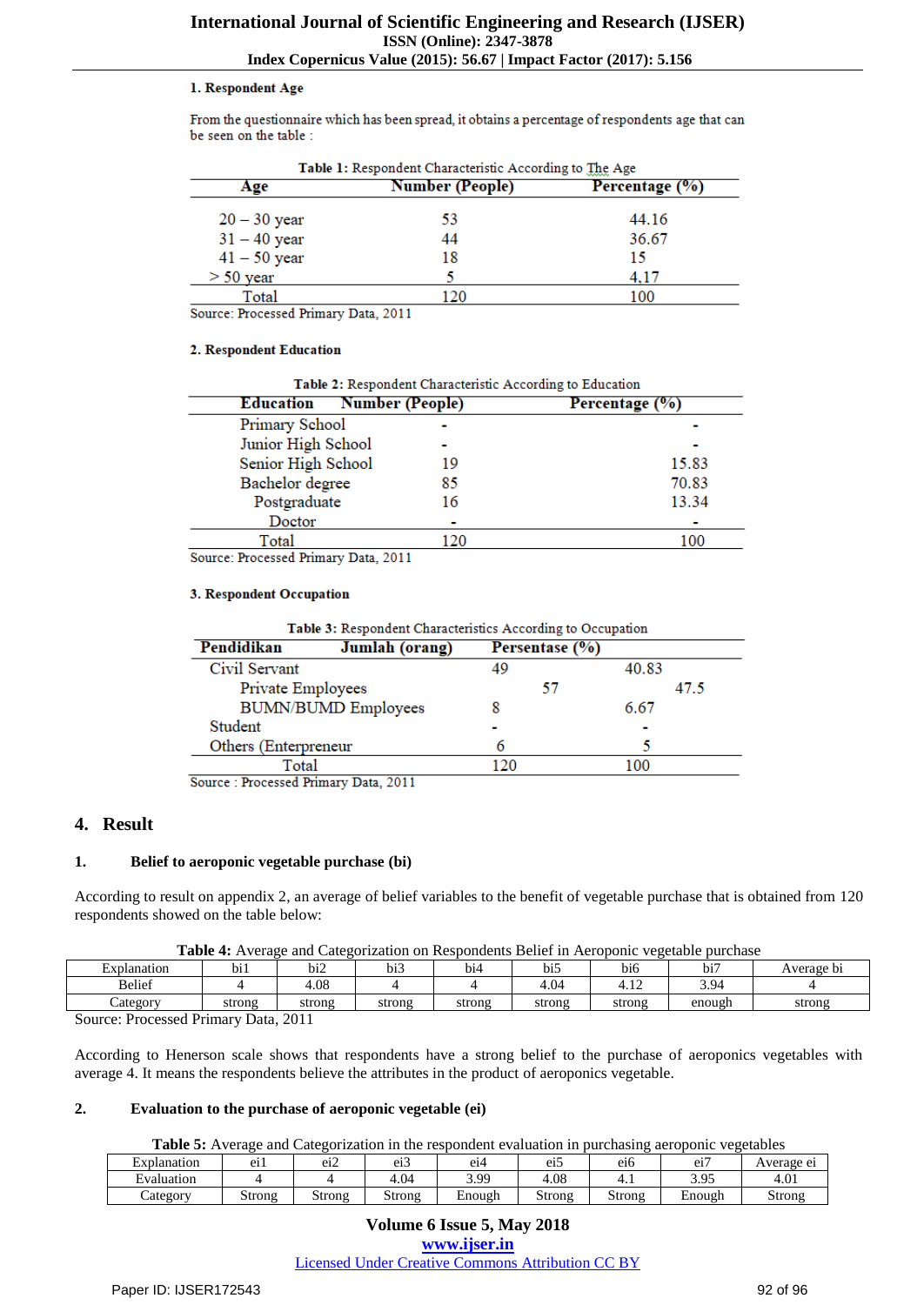#### Source: Processed Primary Data, 2011

According to Table 5 shows that generally, respondents give a good response with an average of evaluation 4, 01 with strong categorization.

#### **3. Normative Belief to the Referent Income (NBj)**

| <b>Table 6:</b> Average and Categorization about respondents normative belief in purchasing aeroponics vegetables. |        |        |        |        |                |  |
|--------------------------------------------------------------------------------------------------------------------|--------|--------|--------|--------|----------------|--|
| Explanation                                                                                                        | NBi1   | NBi2   | NBi3   | NBi4   | Average of NBi |  |
| Normative Belief                                                                                                   | 4.12   | 4.04   | 3.87   |        |                |  |
| Category                                                                                                           | Strong | Strong | Enough | Strong | Strong         |  |

Source: Processed Primary Data, 2011

According to the result on table 6 shows that respondents have the normative belief to referent income with strong categorization with average 4. It means that respondents believe opinion from the four referents groups in purchasing the aeroponics vegetable.

#### **4. Motivation to follow the referents Income (MCj)**

**Table 7:** Average and Categorization about Respondent Motivation to Follow referents income in purchasing aeroponic

|             |                 | vegetable |                   |                   |             |
|-------------|-----------------|-----------|-------------------|-------------------|-------------|
| Explanation | MC <sub>i</sub> | MCi2      | MC <sub>i</sub> 3 | MC <sub>i</sub> 4 | MCi Average |
| Motivation  | 4.08            |           | 3.95              | 4.04              | 4.O         |
| Category    | Strong          | Strong    | Enough            | Strong            | Strong      |

Source: Processed Primary Data, 2011

According to the result on Table7 shows that generally, respondent has the motivation to follow referents opinion to behave in purchasing aeroponics vegetable with strong categorization and average 4, 0.

#### **B. Analysis of Result and Research Discussion**

#### **1. Measure attitude variable to behave (Ab)**

$$
Ab = \sum_{i=0}^{n} (bi. ei)
$$

Attitude variable is counted by multiplying belief score (bi) and evaluation (ei) on each respondent. Then, the multiply result has counted the average from 120 respondents, so the average of respondent attitude index is obtained. In the research, belief variable (bi) consists of 7 sub-variables and evaluation variable consists of 7 sub-variables. Thus, operational mathematics is:

Ab=(bi1)(ei1)+(bi2)(ei2)+(bi3)(ei3)+(bi4)(ei4)+(bi5)(ei5)+(bi6)(ei6)+(bi)(ei7)

```
=(4)(4)+(4, 08)(4)+(4)(4, 04)+(4)(3, 99)+(4, 04)(4, 08)+(4, 12)(4, 1)+(3, 94)(3, 95)= 16 + 16.32 + 16.16 + 15.96 + 16.4 + 16.9 + 15.5= 113, 24
```
The formation of attitude to positive direction is caused by Makassar community believes and gives well assessment and satisfying to the attribute of aeroponics vegetable. In the *Theory of Reasoned Action,* each belief variable (bi) and evaluation (ei) have a similar relationship with attitude variable (Ab). If the belief (bi) is stronger with evaluation (ie) same, so it will improve attitude value to the increased behavioral interest.

## **2. Measure Subjective Norm Variable (SN)**

$$
SN = \sum_{j=1}^{m} (NBj. \, MGj)
$$

**Volume 6 Issue 5, May 2018 <www.ijser.in>** [Licensed Under Creative Commons Attribution CC BY](http://creativecommons.org/licenses/by/4.0/)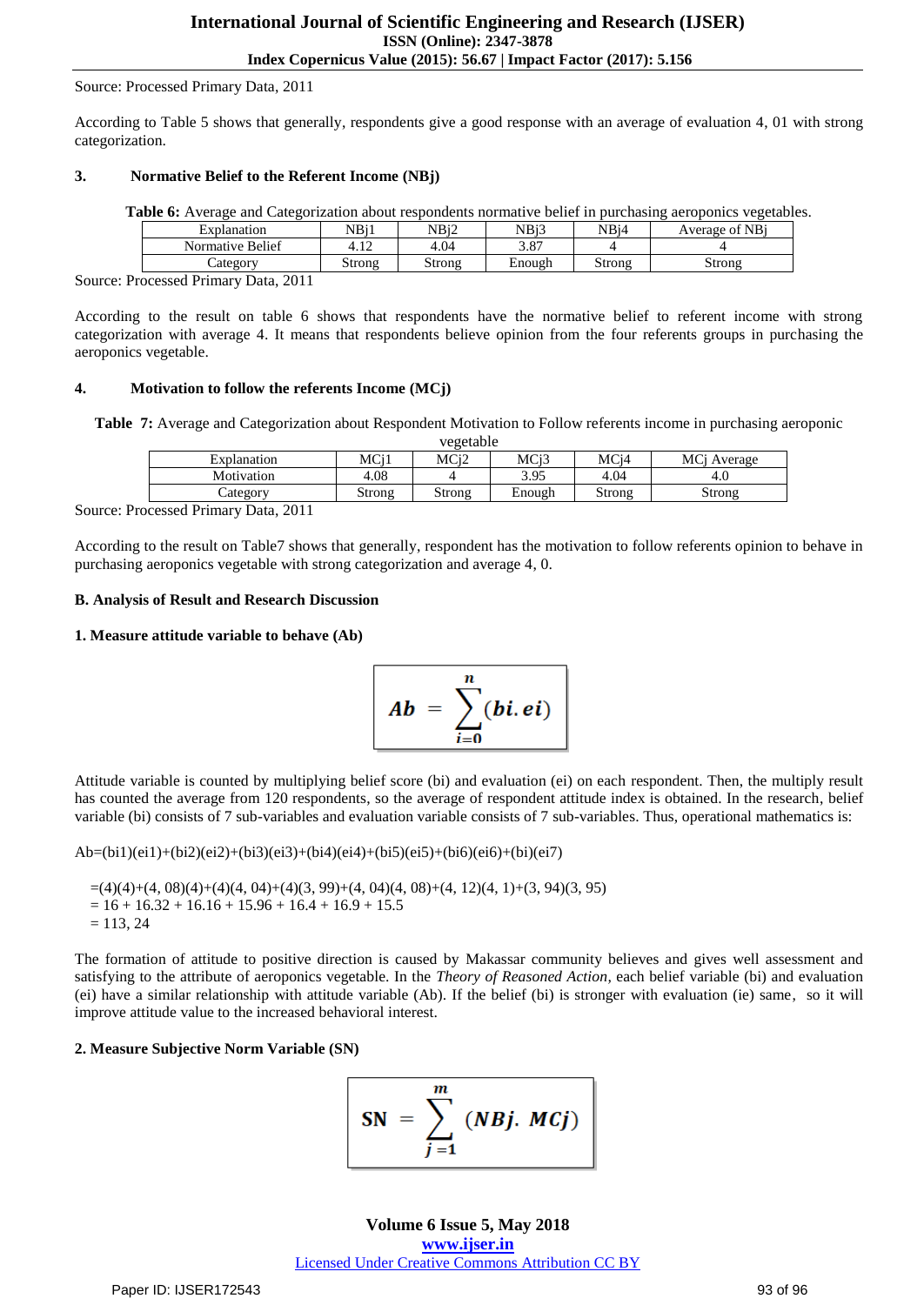## **International Journal of Scientific Engineering and Research (IJSER) ISSN (Online): 2347-3878 Index Copernicus Value (2015): 56.67 | Impact Factor (2017): 5.156**

Subjective norm variable is counted by multiplying normative belief variable (NBj) and motivation variable score (MCj) on each respondent. Then, the multiplying result is averagely counted from 120 respondents, so it obtained an average of respondent subjective norm index (NBj). In the research, normative belief variable (NBj) and motivation variable (MCj) consists of 4 sub-variables, so mathematically described as follow:

 $SN = (Nb<sub>1</sub>)(MC<sub>1</sub>1) + (NB<sub>1</sub>2)(MC<sub>1</sub>2) + (NB<sub>1</sub>3)(MC<sub>1</sub>3) + (NB<sub>1</sub>4)(MC<sub>1</sub>4)$  $=(4, 12)(4, 08) + (4, 04)(4) + (3, 87)(3, 95) + (4)(4, 04)$  $= 16, 8 + 16, 16 + 15, 2 + 16, 16$  $= 64, 32$ 

The result of a subjective norm to positive direction is caused by people who believe another's opinion (referent) such as family, friend, neighbor, and media that want the respondent to buy aeroponics vegetable product so they are motivated to follow the suggestion or action which is suggested by the referent.

According to *Theory of Reasoned Action* about subjective norm (SN) shows that normative belief variable (NBj) and motivation (MCj) to obey another people are directly proportional to form consumer subjective norm. The higher subjective norm value, the consumer agrees to follow referent in behaving and the lower subjective norm value so the consumer does not agree to follow another's suggestion.

## **3. Measure the interest of attitude (BI)**

Interest is a desire to do an action which is formed by attitude (Ab) and normative belief (SN). Consumer interest to behave is measured according to consumer interest statement that is a function from attitude value and normative belief that is showing the equation of interest by Ajzen and Fishbein (1980), as follow:

$$
B \sim BI = w_I Ab + w_2 SN
$$

In the previous calculation, it is known that attitude value (Ab) is 113, 24 and subjective norm value (SN) is 64, 32. To measure BI, first, the regression equation must be found to determine the weight that reflects relative contribution from attitude (Ab) as w1 and subjective norm as w2. Value is taken based on a calculation of regression equation with SPSS 17. Next, to measure consumer behavioral interest value (BI) based on a model equation from Ajzen and Fishbein (1980), as follows:

$$
BI = W1 Ab + W2 SN= 0, 222 (113, 2) + 0, 417 (64, 32)= 25.1 + 26, 8= 51, 9
$$

From the result above, it can be known that respondent interest variable value is 51, 9. According to the calculation interval scale value obtained so respondent interest value is on scale 5 with positive interpretation which means that people are interested in purchasing aeroponics vegetable.

Based on third hypotheses said that respondent has a very positive interest (BI) in purchasing aeroponics vegetable. Behavioral interest is willing to do an action which is possibly influenced by attitude (Ab) and Subjective norm (SN).

By looking the analysis result on attitude variable (Ab) and subjective norm (SN) and regression weight, it obtained that interest value of Makassar community in aeroponics vegetable purchase is 5, 19. The result shows that Makassar community has a positive direction in aeroponics vegetable purchase which approves the hypotheses. The formation of positive interest is caused by people's good response to the existed attribute on aeroponics vegetable and another's existence about the suggestion of aeroponics vegetable purchase. Thus, high interest can be reached by the positive attitude and the strong effect of people (referent).

# **5. Analysis Result of Fourth Hypotheses**

Fourth hypotheses said that there is a direct relationship between attitude and interest in aeroponics purchase. Based on *Theory of Reasoned Action*, behavioral interest is desire to do an action which is possibly influenced by attitude(Ab) and subjective norm (SN).

| Table 8: Result Analysis of Correlation relationship between Attitude Variable (Y) to Interest Variable (X) |  |  |  |
|-------------------------------------------------------------------------------------------------------------|--|--|--|
|-------------------------------------------------------------------------------------------------------------|--|--|--|

|                                                | $\cdot\cdot\cdot$<br>пι | toroct<br>cэı |
|------------------------------------------------|-------------------------|---------------|
| `∩rrei⊹<br>Pagreon<br>∸ude -<br>∙latı∩r<br>-21 |                         | .380          |

**Volume 6 Issue 5, May 2018 <www.ijser.in>** [Licensed Under Creative Commons Attribution CC BY](http://creativecommons.org/licenses/by/4.0/)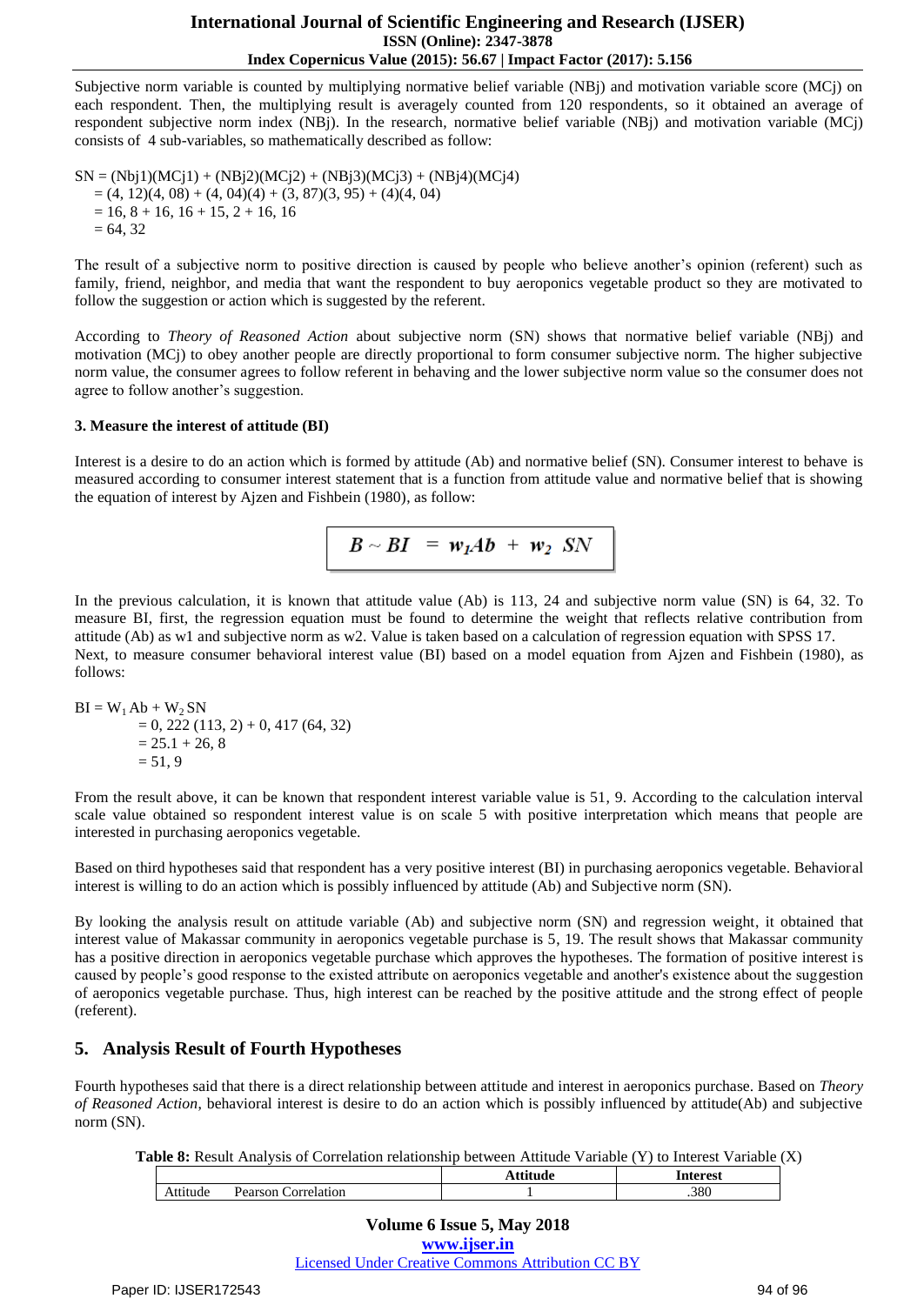# **International Journal of Scientific Engineering and Research (IJSER) ISSN (Online): 2347-3878 Index Copernicus Value (2015): 56.67 | Impact Factor (2017): 5.156**

| Sig. $(2 - \text{tailed})$             |      | .000 |
|----------------------------------------|------|------|
| N                                      | 20ء  | 120  |
| <b>Pearson Correlation</b><br>Interest | .380 |      |
| Sig. $(2 - \text{tailed})$             | .000 |      |
| N                                      | 120  | 20   |

**\*\*** Correlation is significant at the 0.01 level ( 2 – tailed) Source: Processed Primary Data, 2011

From the analysis of table correlation above showed that correlation coefficient between attitude variable (Y) with Interest variable (X) is positive which show that there is a relationship between both variables with correlation coefficient 0, 380. The value is the result of Pearson method, it can be seen the significant value on its correlation less than the mean of value 0, 000 (0, 01) that show the significance of the strong relationship between both variables. It can conclude that attitude variable correlates positively with interest variable which means that both variables have a unidirectional relation.

The positive attitude and interest showed by respondent mean that the formation of someone interest is determined by the interaction between attitude to behave with a subjective norm. Thus, high interest can be reached when the attitude becomes more positive and the stronger effect of another people.

Respondent attitude will develop through the experience. The follow up of the attitude can form respondent interest to purchase. Respondent decision to purchase is a relationship that influences each other between attitude and interest showed by respondent.

Based on the result, respondent gives positive attitude to the existence aeroponics vegetable. It effects positively to the interest which is an internal factor to act in the future. The variety of respondent characteristic mark that respondent has different attitude and behavior. It can be used by the marketer to learn consumer characteristic so the marketer can sell the product properly. In developing marketing strategy can be done by market segmentation in order to satisfy consumer and to recognize consumption pattern. According to Saladin (2003), market segmentation is a process of groupings markets into groups of potential buyers with similar needs or characteristics that favored the purchase and show the same relationship as well.

The variety of respondent characteristic and its relation to attitude and interest can be drawn that respondent decides to buy the aeroponics vegetable by considering; respondent purchasing power, motivation, lifestyle, and demography. It is same as Nugroho (2008) who said that there are 5 important ways that influence consumer attitude; consumer resource (time, money and attention), motivation, involvement, consumer knowledge (information and personality), lifestyle and consumer demographic (age, income, and education).

By looking respondent condition, there an increasing number of married women, working and having children who want more comfortable life. Middle-class buyer recognized and is sensitive to the brand and trend. Respondent lifestyle changes, they tend to buy in market and supermarket instead of the traditional market. It is because the supermarket and market have interesting and better structuring and storage system and easy access to fresh vegetables.

From the general information on the questionnaire, it can conclude that most respondents get information about aeroponics vegetable on TV program and brochure which is published by the supermarket. Respondent usually shops in supermarket 3 – 4 times, in which respondent often shop because of needs factor – vegetable purchase and daily needs.

The amount of respondent interest with percentage 60% or 72 people from 120 respondents proves that aeroponics vegetable has a position to the respondent. It can be said that consumer at the three places receive attributes of aeroponics vegetable if it is compared with the competitor. It is also for subjective norm variable formed to the positive direction, it shows that people agree to follow reference suggestion to buy aeroponics vegetable.

Big scale aeroponics business is still new, the consumer is people with high education. Aeroponics consumption is related to consumer's knowledge and consumer appreciates the high quality by paying a high price. Consumptive style and desire to consume something different are potential for aeroponics marketing. Businessmen and supermarket can get extra value and opportunity to develop aeroponics vegetable for the future market due to the amount of people interest to aeroponics.

# **6. Conclusion**

Based on research analysis result and discussion, it can conclude that South Sulawesi community has positive attitude in aeroponics purchase according to assessment on examined attributes; safe, crispy, full of nutrient, fresh, quality, suitable price and lifestyle, South Sulawesi community has positive subjective norm in aeroponics vegetable product namely follow referent's suggestion (family, friend, neighbor and media), South Sulawesi people has positive interest in aeroponics purchase and there is relationship between attitude and interest in aeroponics purchase.